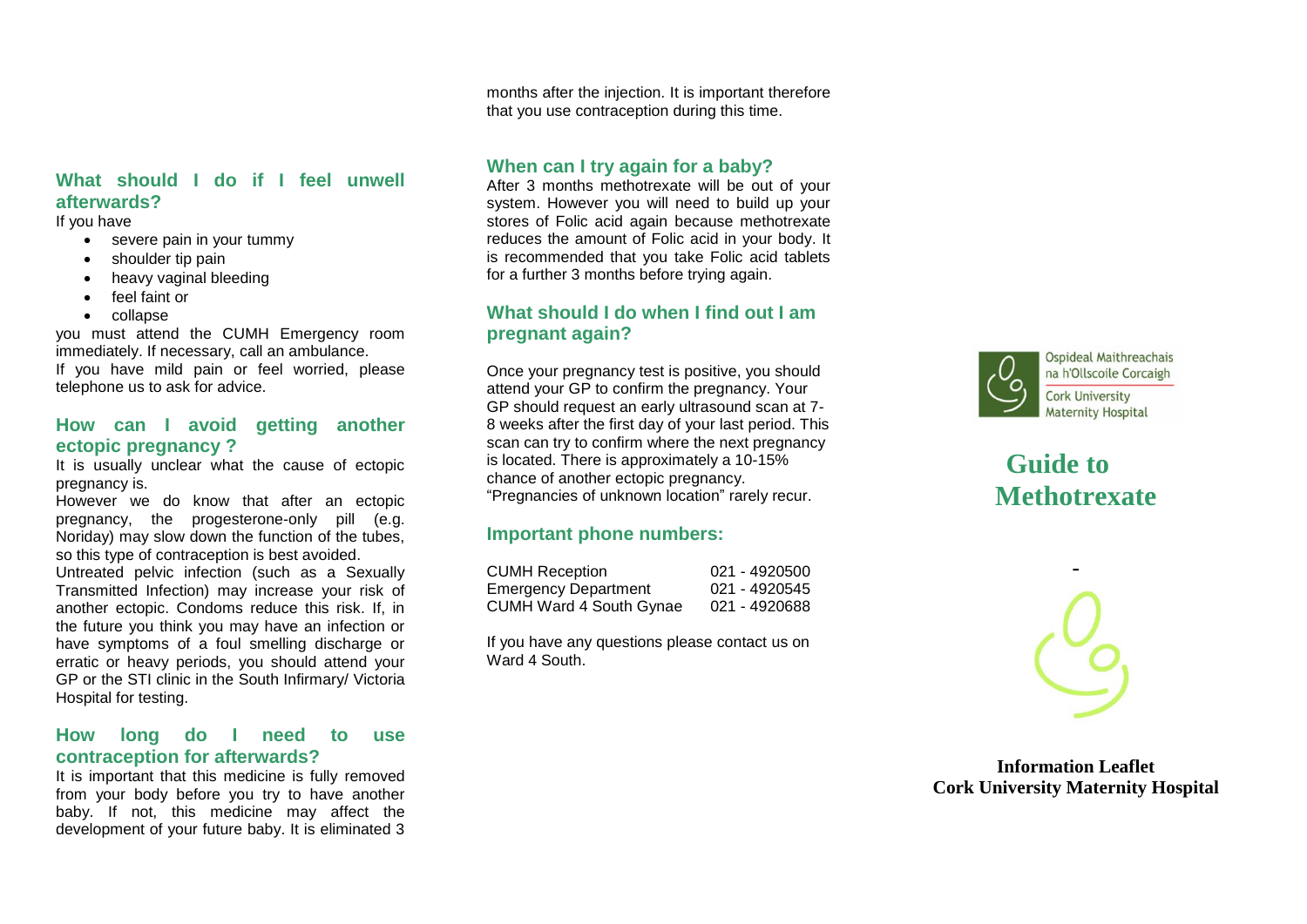#### **Date and Time and Location of appointments:**

| Day $0$              |  |
|----------------------|--|
| Day 4                |  |
| Day $7$              |  |
| <b>Weekly Visits</b> |  |
| Discharge Visit      |  |
| <b>Introduction</b>  |  |

Methotrexate is a medicine which is used for pregnant women whose pregnancy has, unfortunately, not developed **in the womb**, e.g.

1) Ectopic/ Tubal pregnancies

2) Pregnancies of "Unknown Location"

The doctor must be absolutely sure that the diagnosis is correct. There must be no chance of a normal pregnancy or a tiny baby in the womb being missed.

The diagnosis is made by an Ultrasound scan and by blood tests for the Bhcg hormone level. The hormone level does not rise properly as would be expected for a normal pregnancy.

# **What is Methotrexate?**

Methotrexate is a medicine which is targeted at fast-growing cells – like the placenta. It stops the placenta growing. This allows the pregnancy to come to an end.

## **What are the potential side-effects of Methotrexate?**

Some women experience side effects. Feeling tired is very common, as well as mild tummy pain.

Other side effects include:

- Diarrhoea, nausea and vomiting
- Cracked lips
- Conjunctivitis (red eyelids).

# **How is the Methotrexate given?**

The amount of medicine you need is calculated depending on your height and weight. It is a small injection (usually one syringe), which is given in the deep muscle of the buttock or upper arm.

# **Is there anything I should avoid after the Methotrexate injection?**

- It is important that you are extra careful with your toilet hygiene. Children and other pregnant women should not be exposed to this medicine, which may still be found in your bowel motion.
- You should not take pain killers like Nurofen, Difene, Ponstan, Mefac, Aspirin, (NSAID type) for 2 weeks.
- You may safely use Paracetamol based painkillers.
- You should *stop* taking Folic acid for 3 months.
- You should avoid alcohol for two weeks.

# **Does the injection hurt?**

There is a small amount of discomfort during and after the injection.

# **Will I need more than one dose?**

Some patients (15%) will require two or more injections to complete the process. This is assessed from your blood test on day 7

# **What if this treatment does not work?**

Methotrexate treatment may not work in about 10% of women. If this happens, the placenta continues to grow and you may bleed internally. This can cause severe tummy pain or bleeding. You will then need to come into hospital urgently. You may need an operation to remove the tube and stop any bleeding.

This is an operation on your tummy. It can be done either by key-hole surgery or via a cut in the tummy. The rare potential risks of this operation are infection, blood transfusion**,** scar tissue and anaesthetic problems.

#### **What are the alternatives to Methotrexate?**

#### **1) For those with an ectopic pregnancy:**

Some patients may be suitable for the alternative of an operation. The operation will remove the ectopic pregnancy (as well as the tube usually). This can be done by key-hole surgery or by a cut in the tummy, under General Anaesthetic. There are rare risks of surgery such as infection, bleeding, scar formation and anaesthetic complications. In the future, this means that if a tube is removed, your fertility will decrease by about 40%. However the chance of another ectopic pregnancy in the future is also reduced, as that tube is no longer there.

#### **2) For those with a pregnancy of Unknown location:**

Some patients with a very low level of hormone may be suitable for a "Watch and Wait" approach. This means that your symptoms and blood tests are closely monitored, until the pregnancy has come to a close. The potential risks of this alternative are of bleeding, blood transfusion and sudden collapse.

## **What happens after the Methotrexate injection?**

About an hour after the injection you will be usually be discharged home (Day 0). You will be asked to